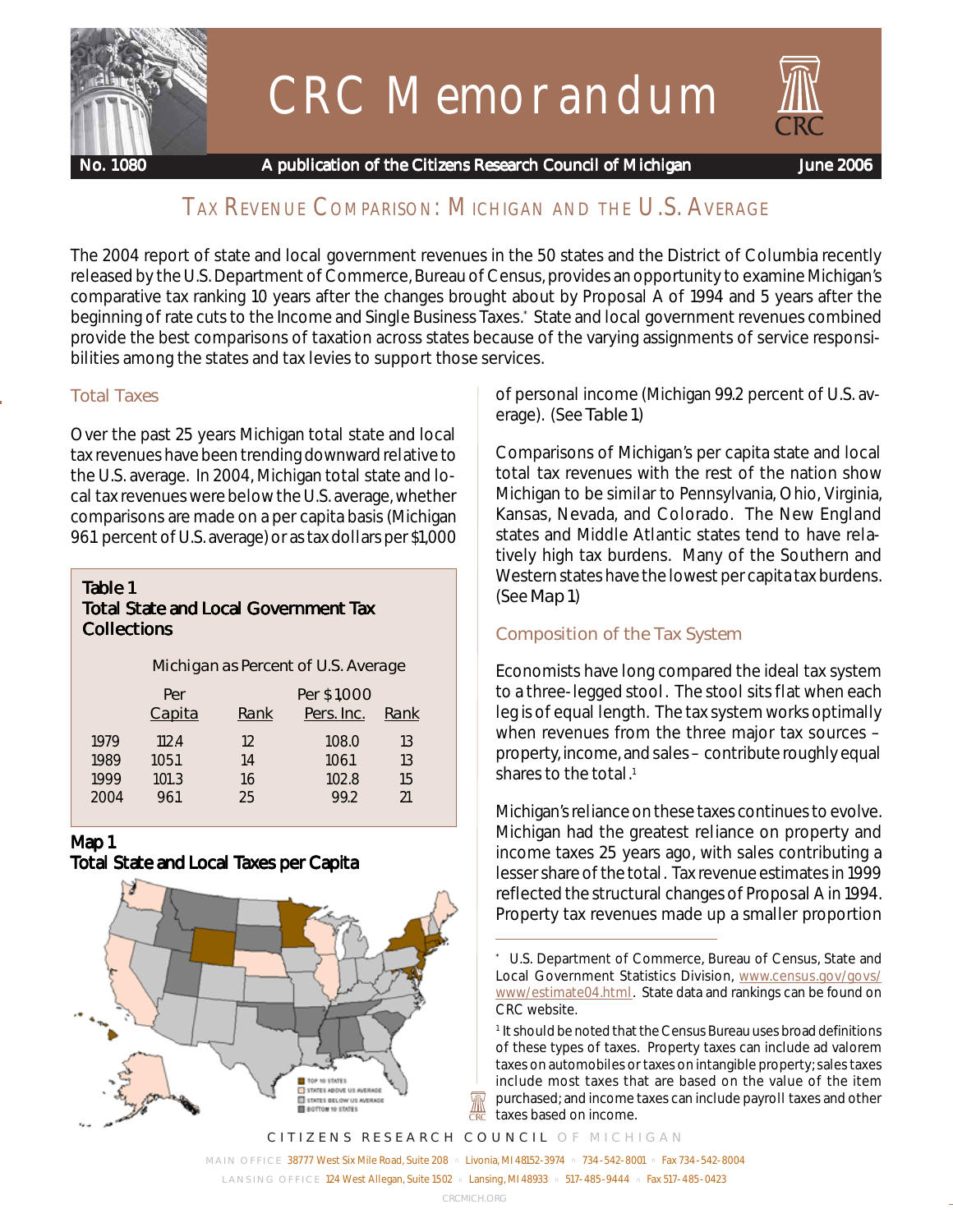

of the total and sales tax revenues grew to contribute a greater proportion. In 2004, sales and income taxes contributed roughly equal shares of the total and property taxes have returned to the share they contributed prior to 1994. (See Chart 1.)

Michigan state and local governments collect 85

Table 2

utilities, and others. Revenues from these other tax sources have historically contributed a smaller proportion of the total in Michigan than in the U.S. average.

#### **Property Taxes**

Prior to 1994, property tax revenues in Michigan were more than 30 per-

cent above the U.S. average, placing Michigan among the top ten in relative measures of property tax collections. Driven by these high property tax burdens and inequities in school funding, Proposal A of 1994 reduced property taxes in Michigan in exchange for higher sales, use and tobacco taxes. The effect of this tax shift was to reduce

percent of their own-source tax revenues from the three major taxes – property, sales, and income. The balance of tax revenue comes from levies on motor fuel, alcoholic beverage, tobacco products, public

State and Local Government Property Tax Revenues

|      |               | U.S. Average              | Michigan |                      |      |                             |                      |      |  |  |  |  |
|------|---------------|---------------------------|----------|----------------------|------|-----------------------------|----------------------|------|--|--|--|--|
|      |               |                           |          | Per Capita           |      | Per \$1,000 Personal Income |                      |      |  |  |  |  |
| Year | Per<br>Capita | Per \$1,000<br>Pers. Inc. | Amount   | as % of<br>U.S. Avg. | Rank | Amount                      | as % of<br>U.S. Avg. | Rank |  |  |  |  |
| 1979 | \$310         | \$31.72                   | \$376    | 121.3                | 12   | \$38.81                     | 122.4                | 17   |  |  |  |  |
| 1989 | 566           | 32.1                      | 766      | 132.8                | 9    | 42.57                       | 133.8                | 10   |  |  |  |  |
| 1999 | 881           | 32.52                     | 893      | 101.4                | 20   | 33.47                       | 102.9                | 23   |  |  |  |  |
| 2004 | 1086          | 32.79                     | 1186     | 109.2                | 16   | 36.96                       | 112.7                | 15   |  |  |  |  |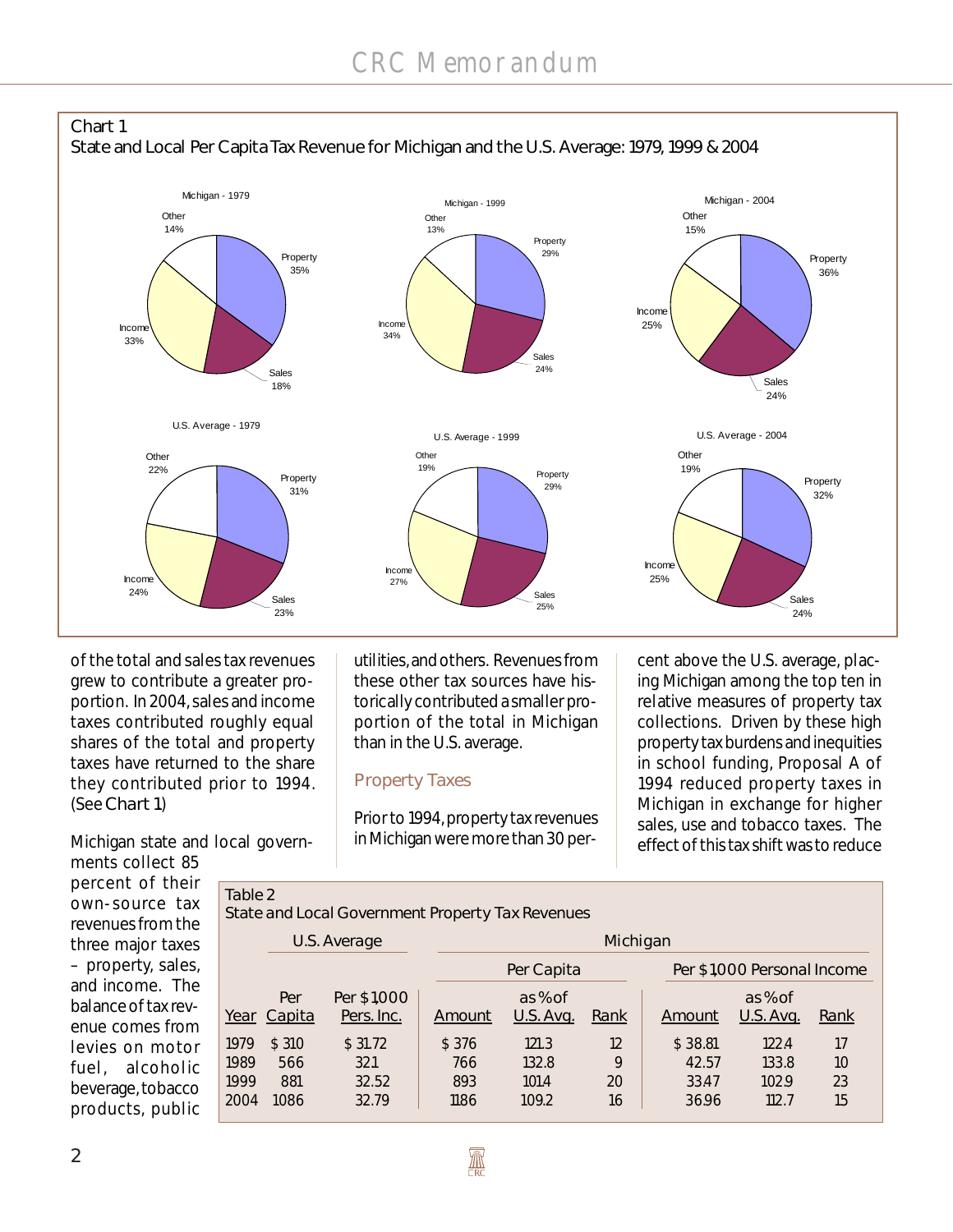# CRC Memorandum

Michigan property tax revenue to just below the U.S. average in the years immediately after 1994. That interstate advantage had begun to erode by 1999, and further erosion is evident five years after that. In 2004, Michigan's per capita property tax burden was 9 percent above the U.S. average; and the tax burden per \$1,000 of personal income was 13 percent above the average. (See Table 2.)

Michigan's high ranking on property tax revenues may reflect two factors. Michigan local governments are almost entirely dependent on property taxes for their own-source revenues. Where other states authorize their local governments to levy local-option sales, income, motor fuel, or payroll taxes, local governments in Michigan rely on state aid and property taxes. They are the main source of revenue for cities, villages, townships, counties, school districts, community college districts, and those special districts with taxing authority. Second, the Michigan assessment system endeavors to produce assessments that reflect current market value. Some states allow several years to pass between reassessments, resulting in slower growth of their property tax base.

Table 3

#### *Map 2 State and Local Property Taxes per Capita*



ernment revenue. Several Plains states – Wyoming, Texas, Kansas, and Nebraska have relatively high property tax burdens. Because many heavily populated states rely on the property tax as a source of revenue, the U.S. average is relatively high and 34 states are below the U.S. average. (See Map 2.)

#### **Sales Taxes**

Prior to 1994, Michigan sales tax revenues were below average. The immediate effect of Proposal A's tax shift was to place Michigan

about equal to the U.S. average. That relative position has declined in the ensuing years, so that 2004 per capita sales tax revenues were about 6.5 percent below the U.S. average; and the tax burden per \$1,000 of personal income was 3.5 percent below the U.S. average. (See Table 3.)

Most states that rely heavily on property taxes tend not to rely heavily on sales taxes. Texas stands out as the exception, but its high ranking on both property and sales taxes reflects the fact that no

Michigan, Wisconsin and Illinois stand out as the Midwest states with property tax burdens above the U.S. average. The New England states tend to rely most heavily on property taxes as a source of state and local gov-

State and Local Government General Sales Tax Revenues

|      |        | U.S. Average | Michigan |                  |      |                             |           |      |  |  |  |  |  |
|------|--------|--------------|----------|------------------|------|-----------------------------|-----------|------|--|--|--|--|--|
|      |        |              |          | Per Capita       |      | Per \$1,000 Personal Income |           |      |  |  |  |  |  |
|      | Per    | Per \$1,000  |          | as % of          |      |                             | as % of   |      |  |  |  |  |  |
| Year | Capita | Pers. Inc.   | Amount   | <u>U.S. Avg.</u> | Rank | Amount                      | U.S. Avg. | Rank |  |  |  |  |  |
| 1979 | \$195  | \$22.47      | \$184    | 94.4             | 25   | \$19.09                     | 85.0      | 35   |  |  |  |  |  |
| 1989 | 415    | 24.59        | 388      | 74.1             | 41   | 18.79                       | 74.8      | 41   |  |  |  |  |  |
| 1999 | 736    | 27.17        | 733      | 99.6             | 22   | 2747                        | 98.9      | 25   |  |  |  |  |  |
| 2004 | 836    | 25.23        | 781      | 93.5             | 27   | 24.36                       | 96.5      | 29   |  |  |  |  |  |
|      |        |              |          |                  |      |                             |           |      |  |  |  |  |  |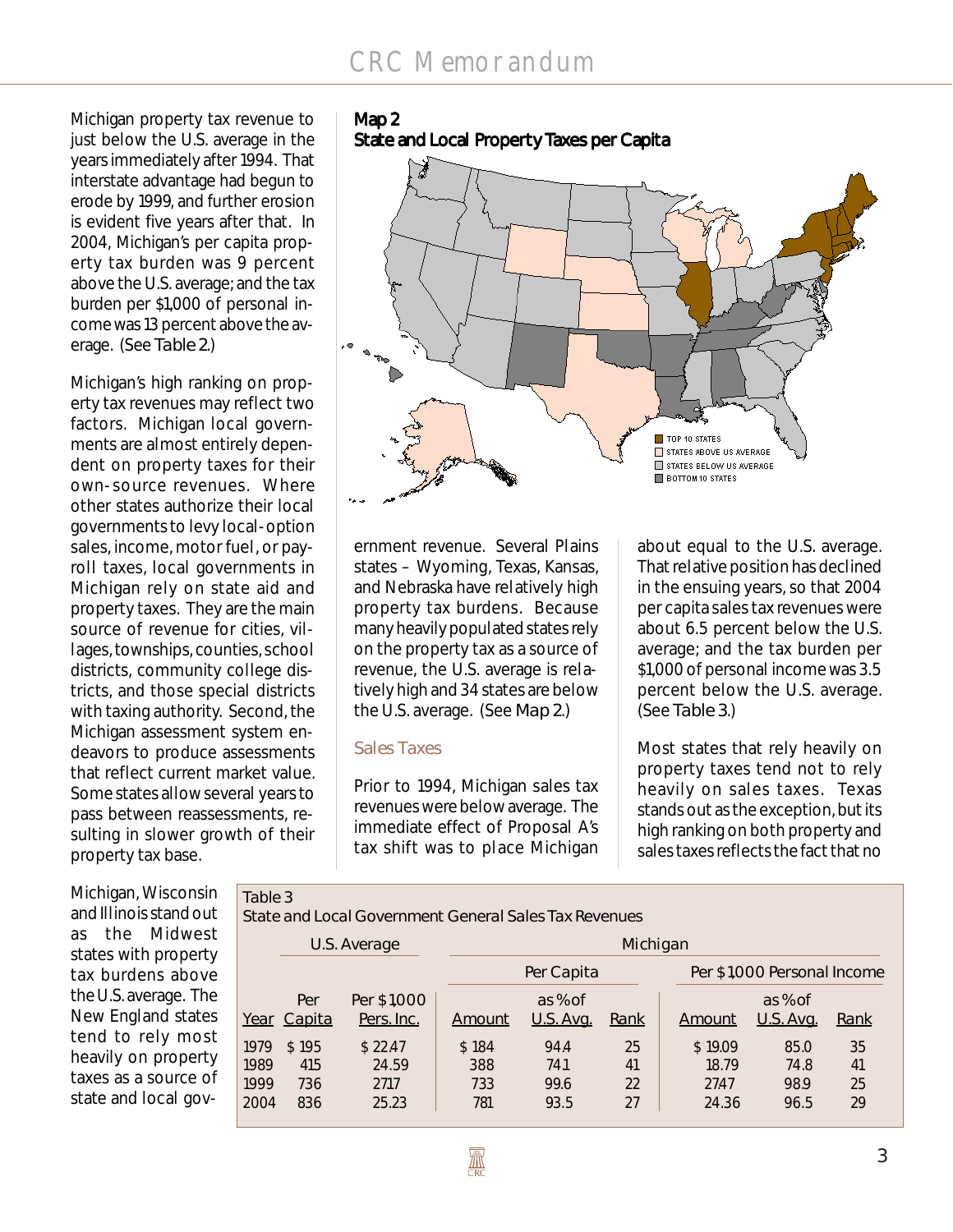#### Table 4

Comparisons of State and Local Tax Revenue by State, 2004

|                                | <b>Total Taxes</b>        |                      | <b>Property Taxes</b>     |                      |                                               | <b>General Sales Taxes</b> |                        |                      |                       | <b>Selective Sales Taxes</b>               |                |                          |            |                          |                |                                |
|--------------------------------|---------------------------|----------------------|---------------------------|----------------------|-----------------------------------------------|----------------------------|------------------------|----------------------|-----------------------|--------------------------------------------|----------------|--------------------------|------------|--------------------------|----------------|--------------------------------|
|                                | Per Capita<br>Per \$1,000 |                      | Per Capita<br>Per \$1,000 |                      |                                               | Per \$1,000<br>Per Capita  |                        |                      |                       | Per Capita<br>Per \$1,000                  |                |                          |            |                          |                |                                |
|                                | Value Rank                |                      | Pers. Inc.<br>Value Rank  |                      | Pers. Inc.<br>Value Rank<br><b>Value Rank</b> |                            |                        |                      |                       | Pers. Inc.<br><b>Value Rank Value Rank</b> |                | Value Rank               |            | Pers. Inc.               | Value Rank     |                                |
| Alabama                        | \$2,328                   | 51                   | \$84.06                   | 51                   | \$367                                         | 51                         | 13.26<br>$\mathcal{L}$ | 51                   | \$710                 |                                            | 33 \$25.62     | 24                       | \$443      | 19                       | \$16.00        | 10                             |
| Alaska                         | 3,610                     | 15                   | 106.23                    | 16                   | 1,306                                         | 13                         | 38.41                  | 12                   | 226                   | 47                                         | 6.64           | 47                       | 319        | 38                       | 9.38           | 43                             |
| Arizona<br>Arkansas            | 2,871<br>2,536            | 37<br>49             | 100.19<br>98.23           | 30<br>38             | 848<br>400                                    | 36<br>50                   | 29.59<br>15.51         | 28<br>49             | 1,111<br>1,030        | 7<br>10                                    | 38.76<br>39.89 | 7<br>5                   | 281<br>321 | 44<br>35                 | 9.80<br>12.43  | 40<br>23                       |
| California                     | 3,736                     | 12                   | 106.07                    | 18                   | 963                                           | 30                         | 27.33                  | 34                   | 957                   | 15                                         | 27.16          | 19                       | 304        | 41                       | 8.64           | 47                             |
| Colorado                       | 3,169                     | 26                   | 87.74                     | 47                   | 1,026                                         | 24                         | 28.42                  | 33                   | 905                   | 17                                         | 25.06          | 27                       | 266        | 48                       | 7.37           | 51                             |
| Connecticut<br>Delaware        | 4,921<br>3,608            | 3<br>17              | 108.60<br>100.97          | 14<br>29             | 1944<br>546                                   | $\overline{2}$<br>44       | 42.90<br>15.28         | 7<br>50              | 894<br>$\overline{0}$ | 18<br>48                                   | 19.72<br>0.00  | 39<br>48                 | 507<br>475 | 10<br>14                 | 11.18<br>13.30 | 30<br>19                       |
| Wash., D.C.                    | 7,154                     | $\mathbf{1}$         | 139.80                    | $\overline{1}$       | 1,856                                         | $\overline{4}$             | 36.26                  | 17                   | 1,310                 | 3                                          | 25.60          | 25                       | 771        | $\overline{2}$           | 15.07          | 13                             |
| Florida                        | 3,094                     | 28                   | 98.32                     | 37                   | 1,064                                         | 20                         | 33.81                  | 20                   | 1,035                 | 9                                          | 32.89          | $\mathsf{\overline{11}}$ | 541        | $\overline{7}$           | 17.20          | $\overline{4}$                 |
| Georgia<br>Hawaii              | 2,877<br>3,813            | 36<br>9              | 96.59<br>116.86           | 40<br>5              | 880<br>571                                    | 35<br>43                   | 29.54<br>17.51         | 29<br>46             | 796<br>1,506          | 25<br>$\overline{2}$                       | 26.73<br>46.15 | 20<br>$\overline{1}$     | 260<br>559 | 49<br>6                  | 8.74<br>17.13  | 45<br>6                        |
| Idaho                          | 2,728                     | 43                   | 101.50                    | 24                   | 777                                           | 37                         | 28.92                  | 31                   | 743                   | 31                                         | 27.65          | 18                       | 280        | 45                       | 10.40          | 35                             |
| <b>Illinois</b><br>Indiana     | 3,555<br>2,999            | 18<br>30             | 102.39<br>99.30           | 23<br>34             | 1,407<br>975                                  | 10<br>27                   | 40.53<br>32.29         | 10<br>22             | 622<br>764            | 40                                         | 17.90          | 41<br>26                 | 585<br>359 | 5<br>27                  | 16.86<br>11.87 | 7<br>28                        |
| lowa                           | 3,054                     | 29                   | 98.34                     | 36                   | 1,080                                         | 19                         | 34.77                  | 19                   | 689                   | 28<br>35                                   | 25.31<br>22.19 | 35                       | 331        | 32                       | 10.64          | 33                             |
| Kansas                         | 3,380                     | 23                   | 108.78                    | 13                   | 1,187                                         | 15                         | 38.21                  | 13                   | 908                   | 16                                         | 29.22          | 15                       | 345        | 30                       | 11.12          | 31                             |
| Kentucky                       | 2,767                     | 40                   | 101.49                    | 25                   | 516                                           | 46                         | 18.92                  | 44                   | 598                   | 41                                         | 21.94          | 36                       | 443        | 20                       | 16.26          | 9                              |
| Louisiana<br>Maine             | 2,899<br>3,789            | 34<br>11             | 106.21<br>126.11          | 17<br>$\overline{4}$ | 502<br>1,596                                  | 47<br>7                    | 18.40<br>53.14         | 45<br>$\mathbf{1}$   | 1,183<br>698          | 6<br>34                                    | 43.32<br>23.22 | 3<br>32                  | 424<br>319 | 21<br>37                 | 15.52<br>10.62 | $\mathsf{\overline{11}}$<br>34 |
| Maryland                       | 4,016                     | 7                    | 101.32                    | 26                   | 1,082                                         | 18                         | 27.31                  | 35                   | 487                   | 45                                         | 12.28          | 46                       | 494        | $\mathsf{\overline{11}}$ | 12.47          | 21                             |
| Massachusetts                  | 4,217                     | 6                    | 99.97                     | 31                   | 1,532                                         | 8                          | 36.32                  | 16                   | 584                   | 42                                         | 13.85          | 44                       | 312        | 40                       | 7.39           | 50                             |
| Michigan<br>Minnesota          | 3,313<br>3,811            | 25<br>10             | 103.28<br>105.33          | 21<br>19             | 1,186<br>965                                  | 16<br>28                   | 36.96<br>26.68         | 15<br>37             | 781<br>810            | 27<br>22                                   | 24.36<br>22.40 | 29<br>34                 | 314<br>478 | 39<br>13                 | 9.78<br>13.20  | 41<br>20                       |
| Mississippi                    | 2,444                     | 50                   | 99.67                     | 33                   | 641                                           | 41                         | 26.15                  | 38                   | 856                   | 19                                         | 34.92          | 8                        | 336        | 31                       | 13.71          | 16                             |
| Missouri<br>Montana            | 2,822<br>2,623            | 39<br>46             | 92.61<br>94.84            | 45<br>43             | 747<br>1,034                                  | 38<br>21                   | 24.52<br>37.40         | 40<br>14             | 807<br>0              | 24<br>49                                   | 26.48<br>0.00  | 21<br>49                 | 335<br>475 | 28<br>15                 | 11.66<br>17.18 | 29<br>5                        |
| <b>Nebraska</b>                | 3,609                     | 16                   | 111.60                    | 9                    | 1,148                                         | 17                         | 35.51                  | 18                   | 1,007                 | 13                                         | 31.14          | 13                       | 328        | 33                       | 10.15          | 37                             |
| Nevada                         | 3,417                     | 22                   | 101.13                    | 28                   | 920                                           | 31                         | 27.24                  | 36                   | 1,058                 | 8                                          | 31.31          | 12                       | 900        | $\mathbf{1}$             | 26.65          | $\mathbf{1}$                   |
| New Hampshire 3,133            | 4,555                     | 27<br>$\overline{4}$ | 85.55<br>109.42           | 49<br>11             | 1940<br>2.099                                 | 3<br>$\mathbf{1}$          | 52.97<br>50.42         | $\overline{2}$<br>3  | 0<br>721              | 50<br>32                                   | 0.00<br>17.32  | 50<br>42                 | 519<br>405 | 8<br>23                  | 14.18<br>9.73  | 15<br>42                       |
| New Jersey<br>New Mexico       | 2,861                     | 38                   | 109.26                    | 12                   | 441                                           | 49                         | 16.86                  | 47                   | 1,028                 | 11                                         | 39.24          | 6                        | 353        | 29                       | 13.50          | 18                             |
| New York                       | 5,260                     | $\overline{2}$       | 137.48                    | $\overline{2}$       | 1.677                                         | 5                          | 43.83                  | 6                    | 1,005                 | 14                                         | 26.26          | 22                       | 416        | 22                       | 10.88          | 32                             |
| North Carolina<br>North Dakota | 2,929<br>2,989            | 32<br>31             | 99.88<br>101.29           | 32<br>27             | 713<br>919                                    | 39<br>32                   | 24.33<br>31.15         | 41<br>25             | 688<br>677            | 36<br>37                                   | 23.48<br>22.95 | 30<br>33                 | 360<br>489 | 26<br>12                 | 12.27<br>16.59 | 24<br>8                        |
| Ohio                           | 3,419                     | 21                   | 109.73                    | 10                   | 981                                           | 26                         | 31.48                  | 24                   | 809                   | 23                                         | 25.95          | 23                       | 267        | 47                       | 8.58           | 48                             |
| Oklahoma                       | 2,677                     | 44                   | 96.18                     | 41                   | 465                                           | 48                         | 16.69                  | 48                   | 790                   | 26                                         | 28.36          | 16                       | 243        | 51                       | 8.73           | 46                             |
| Oregon<br>Pennsylvania         | 2,917<br>3,447            | 33<br>20             | 95.43<br>103.46           | 42<br>20             | 963<br>1,010                                  | 29<br>25                   | 31.52<br>30.32         | 23<br>26             | $\Omega$<br>642       | 51<br>39                                   | 0.00<br>19.28  | 51<br>40                 | 282<br>400 | 43<br>24                 | 9.24<br>12.01  | 44<br>27                       |
| Rhode Island                   | 3,891                     | 8                    | 113.76                    | 8                    | 1,629                                         | 6                          | 47.62                  | 5                    | 745                   | 30                                         | 21.78          | 38                       | 469        | 16                       | 13.71          | 17                             |
| South Carolina 2,662           |                           | 45                   | 97.94                     | 39                   | 882                                           | 34                         | 32.46                  | 21                   | 677                   | 38                                         | 24.91          | 28                       | 278        | 46                       | 10.24          | 36                             |
| South Dakota<br>Tennessee      | 2,615<br>2,536            | 47<br>48             | 86.60<br>84.98            | 48<br>50             | 915<br>608                                    | 33<br>42                   | 30.29<br>20.39         | 27<br>43             | 1,021<br>1,201        | 12<br>$\overline{4}$                       | 33.82<br>40.25 | 10<br>$\overline{4}$     | 368<br>300 | 25<br>42                 | 12.18<br>10.05 | 25<br>38                       |
| Texas                          | 2,881                     | 35                   | 93.74                     | 44                   | 1,254                                         | 14                         | 40.80                  | 9                    | 852                   | 20                                         | 27.73          | 17                       | 467        | 17                       | 15.21          | 12                             |
| Utah                           | 2,735                     | 42                   | 102.82                    | 22                   | 689                                           | 40                         | 25.92                  | 39                   | 824                   | 21                                         | 30.96          | 14                       | 321        | 36                       | 12.05          | 26                             |
| Vermont<br>Virginia            | 3,681<br>3,342            | 14<br>24             | 115.80<br>92.42           | 6<br>46              | 1,531<br>1,031                                | 9<br>22                    | 48.14<br>28.52         | $\overline{4}$<br>32 | 417<br>518            | 46<br>44                                   | 13.13<br>14.33 | 45<br>43                 | 699<br>451 | 3<br>18                  | 21.98<br>12.46 | $\mathfrak{Z}$<br>22           |
| Washington                     | 3,452                     | 19                   | 98.50                     | 35                   | 1,029                                         | 23                         | 29.36                  | 30                   | 1,577                 | $\overline{1}$                             | 45.00          | $\overline{2}$           | 517        | 9                        | 14.76          | 14                             |
| West Virginia<br>Wisconsin     | 2,740<br>3,714            | 41<br>13             | 106.26<br>115.47          | 15<br>7              | 540<br>1,350                                  | 45<br>12                   | 20.94<br>41.97         | 42<br>8              | 563<br>752            | 43<br>29                                   | 21.85<br>23.38 | 37<br>31                 | 623<br>323 | $\overline{4}$<br>34     | 24.14<br>10.03 | $\overline{2}$<br>39           |
| Wyoming                        | 4,437                     | 5                    | 129.48                    | 3                    | 1,352                                         | $\mathbb{1}$               | 39.44                  | 11                   | 1,197                 | 5                                          | 34.92          | 9                        | 254        | 50                       | 7.41           | 49                             |
| <b>US Average</b>              | \$3,447                   |                      | \$104.09                  |                      | \$1,086                                       |                            | \$32.79                |                      | 836<br>\$             |                                            | \$25.23        |                          | \$395      |                          | \$11.92        |                                |
| MI's Diff                      | \$ (133)                  |                      | \$ (0.81)                 |                      | \$100                                         |                            | \$4.17                 |                      | $\frac{1}{2}$<br>(54) |                                            | \$ (0.88)      |                          | \$ (81)    |                          | \$ (2.14)      |                                |
| from U.S. Avg.                 |                           |                      |                           |                      |                                               |                            |                        |                      |                       |                                            |                |                          |            |                          |                |                                |

*4*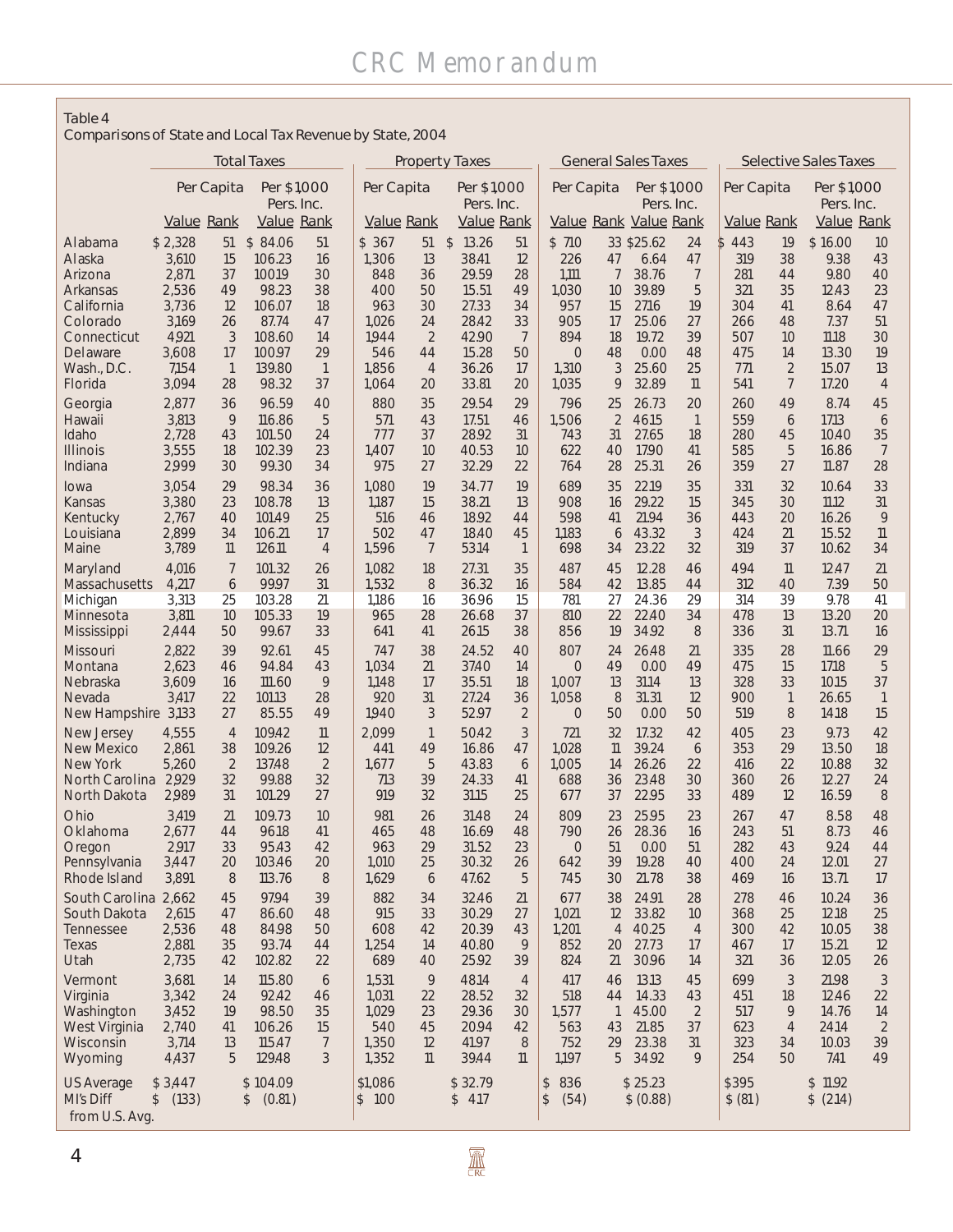#### Table 4 (continued)

Comparisons of State and Local Tax Revenue by State, 2004

|                              | <b>Individual Income Taxes</b>          |                      |                                         |                          | <b>Corporate Income Taxes</b> |                                         |              | <b>Motor Fuel Taxes</b> |                                |                                  |                           | <b>Tobacco Products Taxes</b> |                |                          |              |                          |
|------------------------------|-----------------------------------------|----------------------|-----------------------------------------|--------------------------|-------------------------------|-----------------------------------------|--------------|-------------------------|--------------------------------|----------------------------------|---------------------------|-------------------------------|----------------|--------------------------|--------------|--------------------------|
|                              | Per Capita<br>Per \$1,000<br>Pers. Inc. |                      | Per \$1,000<br>Per Capita<br>Pers. Inc. |                          |                               | Per \$1,000<br>Per Capita<br>Pers. Inc. |              |                         | Per Capita                     |                                  | Per \$1,000<br>Pers. Inc. |                               |                |                          |              |                          |
|                              | Value Rank                              |                      | Value Rank                              |                          | <b>Value Rank</b>             |                                         | Value Rank   |                         |                                |                                  | Value Rank Value Rank     |                               | Value Rank     |                          | Value Rank   |                          |
| Alabama                      | \$518                                   | 38                   | \$18.70                                 | 37                       | 65<br>$\mathbb{S}$            | 34                                      | \$2.33       | 34                      | \$129                          |                                  | 28 \$4.65                 | 18                            | \$24           | 40                       | \$0.88       | 36                       |
| Alaska                       | $\overline{0}$                          | 46                   | 0.00                                    | 46                       | 516                           | $\mathbf{1}$                            | 15.18        | $\overline{1}$          | 62                             | 49                               | 1.82                      | 48                            | 74             | 9                        | 2.18         | 9                        |
| Arizona<br>Arkansas          | 403<br>614                              | 40<br>33             | 14.08<br>23.78                          | 41<br>22                 | 92<br>66                      | 24<br>33                                | 3.20<br>2.56 | 19<br>32                | 117<br>165                     | 38<br>8                          | 4.08<br>6.38              | 31<br>$\overline{4}$          | 48<br>53       | 25<br>21                 | 1.67<br>2.06 | 19<br>12                 |
| California                   | 1,016                                   | 9                    | 28.84                                   | 12                       | 193                           | 8                                       | 5.49         | 7                       | 93                             | 46                               | 2.63                      | 46                            | 30             | 35                       | 0.86         | 37                       |
| Colorado                     | 742                                     | 21                   | 20.54                                   | 33                       | 52                            | 42                                      | 1.44         | 43                      | 130                            | 27                               | 3.60                      | 38                            | 14             | 47                       | 0.39         | 47                       |
| Connecticut                  | 1,235                                   | 5                    | 27.24                                   | 16                       | 109                           | 14                                      | 2.40         | 33                      | 131                            | 25                               | 2.88                      | 43                            | 79             | 6                        | 1.75         | 17                       |
| Delaware<br>Wash., D.C.      | 998<br>1,894                            | 10<br>$\overline{1}$ | 27.92<br>37.01                          | 14<br>$\overline{4}$     | 262<br>304                    | 5<br>3                                  | 7.34<br>5.94 | 3<br>5                  | 135<br>49                      | 22<br>50                         | 3.79<br>0.95              | 34<br>50                      | 91<br>37       | 3<br>28                  | 2.55<br>0.73 | $\overline{4}$<br>43     |
| Florida                      | $\circ$                                 | 47                   | 0.00                                    | 47                       | 83                            | 28                                      | 2.63         | 30                      | 155                            | 13                               | 4.91                      | 15                            | 26             | 37                       | 0.82         | 39                       |
| Georgia                      | 766                                     | 20                   | 25.72                                   | 18                       | 55                            | 40                                      | 1.86         | 40                      | 85                             | 47                               | 2.85                      | 44                            | 25             | 38                       | 0.86         | 38                       |
| Hawaii                       | 926                                     | 13                   | 28.40                                   | 13                       | 46                            | 44                                      | 1.41         | 44                      | 125                            | 33                               | 3.84                      | 33                            | 63             | 14                       | 1.93         | 13                       |
| Idaho<br><b>Illinois</b>     | 651<br>568                              | 31<br>36             | 24.21<br>16.35                          | 21<br>39                 | 74<br>101                     | 30<br>17                                | 2.77<br>2.90 | 27<br>24                | 156<br>126                     | 12<br>32                         | 5.81<br>3.62              | 6<br>36                       | 37<br>64       | 29<br>13                 | 1.39<br>1.85 | 26<br>14                 |
| Indiana                      | 680                                     | 28                   | 22.50                                   | 28                       | 104                           | 15                                      | 3.43         | 16                      | 129                            | 29                               | 4.27                      | 24                            | 54             | 20                       | 1.80         | 15                       |
| lowa                         | 681                                     | 27                   | 21.92                                   | 30                       | 30                            | 47                                      | 0.98         | 47                      | 145                            | 16                               | 4.68                      | 17                            | 32             | 34                       | 1.03         | 34                       |
| Kansas                       | 701                                     | 23                   | 22.55                                   | 27                       | 61                            | 37                                      | 1.96         | 37                      | 159                            | $\mathsf{\overline{11}}$         | 5.11                      | 13                            | 46             | 26                       | 1.47         | 25                       |
| Kentucky<br>Louisiana        | 876<br>486                              | 16<br>39             | 32.14<br>17.82                          | $\overline{7}$<br>38     | 92<br>53                      | 23<br>41                                | 3.38<br>1.92 | 17<br>38                | 115<br>124                     | 41<br>34                         | 4.22<br>4.56              | 29<br>19                      | 5<br>22        | 51<br>42                 | 0.18<br>0.82 | 50<br>40                 |
| Maine                        | 882                                     | 14                   | 29.37                                   | $\mathsf{\overline{11}}$ | 85                            | 26                                      | 2.82         | 25                      | 168                            | $\overline{7}$                   | 5.58                      | 8                             | 70             | $\mathsf{\overline{11}}$ | 2.34         | 7                        |
| Maryland                     | 1,490                                   | 3                    | 37.60                                   | 3                        | 102                           | 16                                      | 2.58         | 31                      | 134                            | 24                               | 3.38                      | 40                            | 49             | 23                       | 1.23         | 28                       |
| Massachusetts                | 1,378                                   | $\overline{4}$       | 32.68                                   | 6                        | 203                           | $\overline{7}$                          | 4.81         | 9                       | 107                            | 44                               | 2.53                      | 47                            | 66             | 12                       | 1.57         | 23                       |
| Michigan<br>Minnesota        | 630<br>1,120                            | 32<br>7              | 19.63<br>30.96                          | 36<br>8                  | 182<br>125                    | 9<br>11                                 | 5.68<br>3.46 | 6<br>14                 | 107<br>127                     | 43<br>30                         | 3.34<br>3.52              | 42<br>39                      | 99<br>37       | 2<br>30                  | 3.08<br>1.03 | 2<br>33                  |
| Mississippi                  | 366                                     | 41                   | 14.93                                   | 40                       | 84                            | 27                                      | 3.43         | 15                      | 162                            | 10                               | 6.60                      | 3                             | 19             | 45                       | 0.78         | 41                       |
| Missouri                     | 700                                     | 24                   | 22.98                                   | 25                       | 39                            | 45                                      | 1.28         | 46                      | 126                            | 31                               | 4.15                      | 30                            | 22             | 43                       | 0.72         | 44                       |
| Montana                      | 653                                     | 30                   | 23.62                                   | 24                       | 73                            | 31                                      | 2.64         | 29                      | 213                            | $\mathbf{1}$                     | 7.71                      | $\mathbf{1}$                  | 49             | 24                       | 1.76         | 16                       |
| <b>Nebraska</b><br>Nevada    | 711<br>$\Omega$                         | 22<br>48             | 21.98<br>0.00                           | 29<br>48                 | 96<br>$\overline{0}$          | 21<br>48                                | 2.96<br>0.00 | 22<br>48                | 173<br>189                     | $\overline{4}$<br>$\overline{2}$ | 5.36<br>5.59              | 10<br>7                       | 41<br>55       | 27<br>19                 | 1.26<br>1.64 | 27<br>20                 |
| New Hampshire                | 42                                      | 43                   | 1.15                                    | 43                       | 314                           | $\overline{2}$                          | 8.57         | $\overline{2}$          | 100                            | 45                               | 2.73                      | 45                            | 77             | 8                        | 2.10         | $\mathsf{\overline{11}}$ |
| New Jersey                   | 852                                     | 17                   | 20.47                                   | 34                       | 218                           | 6                                       | 5.25         | 8                       | 63                             | 48                               | 1.51                      | 49                            | 90             | $\overline{4}$           | 2.15         | 10                       |
| <b>New Mexico</b>            | 529                                     | 37                   | 20.21                                   | 35                       | 73<br>278                     | 32                                      | 2.77         | 26                      | 111<br>27                      | 42                               | 4.23                      | 27                            | 28             | 36                       | 1.06         | 32                       |
| New York<br>North Carolina   | 1,595<br>880                            | $\overline{2}$<br>15 | 41.67<br>29.99                          | $\mathbf{1}$<br>9        | 98                            | $\overline{4}$<br>20                    | 7.27<br>3.34 | $\overline{4}$<br>18    | 149                            | 51<br>15                         | 0.70<br>5.08              | 51<br>14                      | 60<br>5        | 15<br>50                 | 1.56<br>0.17 | 24<br>51                 |
| North Dakota                 | 336                                     | 42                   | 11.40                                   | 42                       | 78                            | 29                                      | 2.65         | 28                      | 187                            | 3                                | 6.33                      | 5                             | 33             | 33                       | 1.13         | 30                       |
| Ohio                         | 1,064                                   | 8                    | 34.15                                   | 5                        | 93                            | 22                                      | 2.97         | 21                      | 135                            | 23                               | 4.34                      | 21                            | 49             | 22                       | 1.57         | 22                       |
| Oklahoma                     | 658                                     | 29                   | 23.64<br>39.82                          | 23<br>$\overline{2}$     | 38<br>89                      | 46<br>25                                | 1.36<br>2.92 | 45<br>23                | 118<br>115                     | 37<br>40                         | 4.23<br>3.77              | 26<br>35                      | 18<br>74       | 46                       | 0.65         | 46                       |
| Oregon<br>Pennsylvania       | 1,217<br>832                            | 6<br>19              | 24.97                                   | 19                       | 135                           | 10                                      | 4.06         | 10                      | 144                            | 17                               | 4.32                      | 22                            | 79             | 10<br>7                  | 2.42<br>2.38 | 5<br>6                   |
| Rhode Island                 | 833                                     | 18                   | 24.36                                   | 20                       | 64                            | 35                                      | 1.88         | 39                      | 124                            | 35                               | 3.61                      | 37                            | 107            | 1                        | 3.13         | $\mathbf{1}$             |
| South Carolina               | 581                                     | 35                   | 21.37                                   | 32                       | 47                            | 43                                      | 1.72         | 41                      | 117                            | 39                               | 4.29                      | 23                            | $\overline{7}$ | 49                       | 0.26         | 49                       |
| South Dakota<br>Tennessee    | $\overline{0}$<br>24                    | 45<br>44             | 0.00<br>0.80                            | 45<br>44                 | 61<br>118                     | 36<br>13                                | 2.02<br>3.95 | 36<br>$\mathbb{1}$      | 163<br>141                     | 9<br>19                          | 5.41<br>4.73              | 9<br>16                       | 36<br>20       | 32<br>44                 | 1.19<br>0.68 | 29<br>45                 |
| Texas                        | $\overline{O}$                          | 49                   | 0.00                                    | 49                       | $\circ$                       | 49                                      | 0.00         | 49                      | 130                            | 26                               | 4.23                      | 28                            | 24             | 41                       | 0.77         | 42                       |
| Utah                         | 699                                     | 25                   | 26.27                                   | 17                       | 60                            | 38                                      | 2.25         | 35                      | 141                            | 18                               | 5.31                      | $\eta$                        | 25             | 39                       | 0.96         | 35                       |
| Vermont                      | 692                                     | 26                   | 21.77                                   | 31                       | 100                           | 18                                      | 3.15         | 20                      | 138                            | 20                               | 4.36                      | 20                            | 82             | 5                        | 2.59         | $\mathcal{S}$            |
| Virginia<br>Washington       | 992<br>$\Omega$                         | $\mathbb{1}$<br>50   | 27.44<br>0.00                           | 15<br>50                 | 56<br>$\Omega$                | 39<br>50                                | 1.56<br>0.00 | 42<br>50                | 122<br>149                     | 36<br>14                         | 3.36<br>4.26              | 41<br>25                      | 10<br>57       | 48<br>17                 | 0.28<br>1.62 | 48<br>21                 |
| West Virginia                | 589                                     | 34                   | 22.85                                   | 26                       | 100                           | 19                                      | 3.88         | 12                      | 171                            | 5                                | 6.62                      | 2                             | 59             | 16                       | 2.30         | 8                        |
| Wisconsin                    | 954                                     | 12                   | 29.66                                   | 10                       | 124                           | 12                                      | 3.85         | 13                      | 170                            | 6                                | 5.29                      | 12                            | 56             | 18                       | 1.74         | 18                       |
| Wyoming                      | $\overline{0}$                          | 51                   | 0.00                                    | 51                       | $\overline{0}$                | 51                                      | 0.00         | 51                      | 138                            | 21                               | 4.04                      | 32                            | 37             | 31                       | 1.07         | 31                       |
| <b>US Average</b>            | \$734                                   |                      | \$22.17                                 |                          | \$115                         |                                         | 3.47<br>\$   |                         | 119<br>$\sqrt[6]{\frac{1}{2}}$ |                                  | \$3.60                    |                               | 43<br>\$       | \$                       | 1.30         |                          |
| MI's Diff.<br>from U.S. Avg. | \$ (105)                                |                      | \$ (2.55)                               |                          | 67<br>\$                      |                                         | 2.21<br>\$   |                         | (12)<br>\$                     |                                  | \$ (0.26)                 |                               | \$56           |                          | 1.78<br>\$   |                          |
|                              |                                         |                      |                                         |                          |                               |                                         |              |                         |                                |                                  |                           |                               |                |                          |              |                          |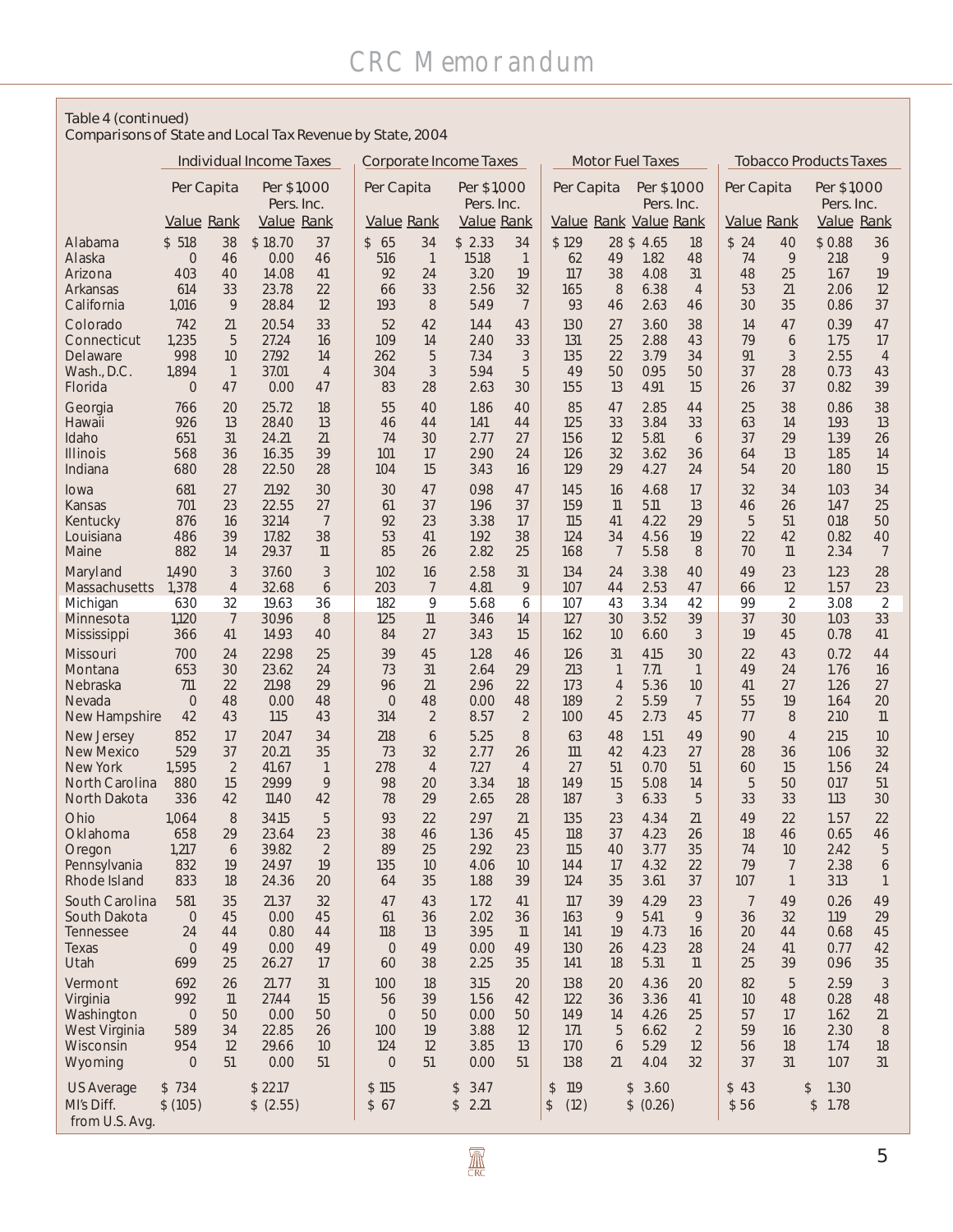



income taxes are levied and these two tax sources have to make up the difference. (See Map 3.)

Several of the states with the highest per capita sales tax revenues have expanded their tax bases to

include more goods and services than Mic gan includ Washington, waii, and N Mexico h among broadest ba

for their sales taxes and are among the top ten in tax collections. Delaware, New Hampshire, Oregon, and Montana do not levy sales taxes.

### **Selective Sales Taxes**

Selective sales taxes are those taxes imposed on sales of particular commodities or services or gross receipts of a particular business. They include liquor, tobacco, motor fuel, pari-mutuel wagering, and public utility taxes. Revenues from selective sales taxes in Michigan were 20 percent below the U.S. average on a per capita basis and 18 percent below the U.S. average on the basis of personal income. These taxes tend to have relatively inelastic tax bases and Michigan local governments are not authorized to levy these taxes as are local governments in many other states. (See Table 5.)

Selective sales taxes are levied in every state at different rates and sometimes on different bases. Some heavily populated states – Illinois, Florida, Washington, and Texas – draw heavily upon these taxes. Other heavily populated

|                    |             |              | Michigan         |             |                                                                       |           |      |                             |  |  |  |  |
|--------------------|-------------|--------------|------------------|-------------|-----------------------------------------------------------------------|-----------|------|-----------------------------|--|--|--|--|
|                    |             |              |                  |             |                                                                       |           |      |                             |  |  |  |  |
|                    |             |              |                  |             |                                                                       |           |      |                             |  |  |  |  |
| Per                | Per \$1,000 |              | as % of          |             |                                                                       | as % of   |      |                             |  |  |  |  |
| <u>Year</u> Capita | Pers. Inc.  | Amount       | <b>U.S. Avg.</b> | <u>Rank</u> | Amount                                                                | U.S. Avg. | Rank |                             |  |  |  |  |
| \$331<br>1999      | \$12.24     | \$215        | 65.0             |             | \$8.06                                                                | 65.8      |      |                             |  |  |  |  |
| 395<br>2004        | 11.92       | 314          | 79.5             | 39          | 9.78                                                                  | 82.0      | 41   |                             |  |  |  |  |
|                    |             | U.S. Average | Table 5          |             | State and Local Government Selective Sales Tax Revenues<br>Per Capita |           |      | Per \$1,000 Personal Income |  |  |  |  |

## **Tax Elements**

The Michigan Tax System is composed of 47 taxes: 31 taxes imposed by or for the state; 16 imposed by or for local governments. The majority of these 47 taxes are divided into three basic categories – property, sales and income taxes. Local government administers the real and personal property taxes as well as three other ad valorem taxes, while state government is authorized to levy three additional ad valorem taxes. Sales-related taxes are levied on the retail sale or use of tangible personal property (sales and use tax) administered solely by the state government and on the purchase of individual products and services (excise taxes). State income taxes are levied based on federally adjusted gross income and city income taxes piggyback on that system. More information about the Michigan tax system can be found at www.crcmich.org/TaxOutline/.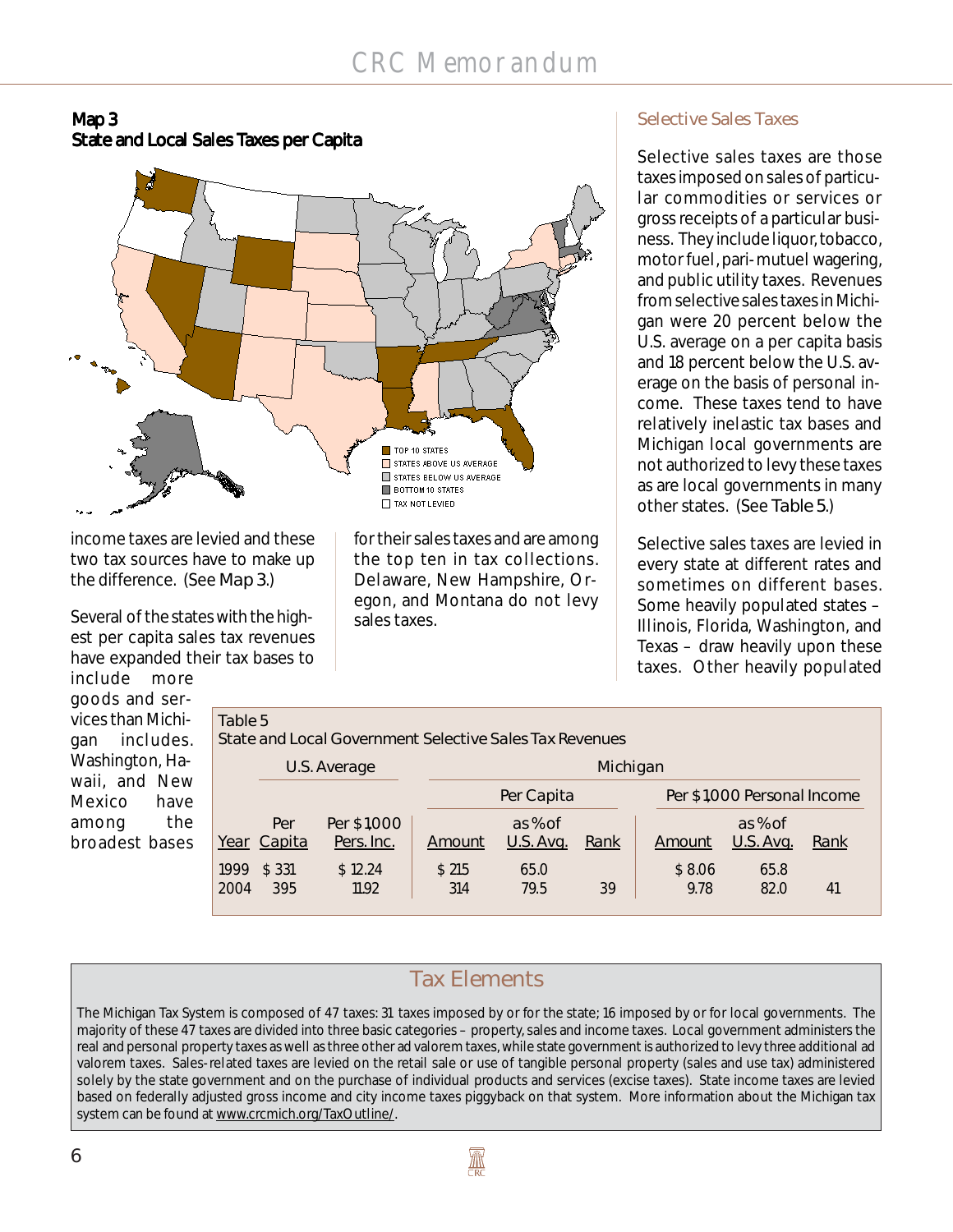



states – Georgia, Ohio, California, and Massachusetts – rely far less on revenues from these taxes. Regional patterns are far less evident for selective sales taxes. (See Map 4.)

 $T$ ahle 6

#### **Income Taxes**

Over the past 25 years, Michigan has had a relatively high income tax burden. A relatively high income tax rate and the Census' classification of the Single Busi-

ness Tax (SBT) as a corporate income tax combined to keep Michigan among the top 15 states.

Tax rate reductions in the late 1990s and Michigan's weak economy drastically changed this standing, dropping Michigan from fifth in per capita individual income tax revenues in 1999 to 32nd in 2004, with per capita revenues 14 percent below the U.S. average. Individual income tax revenues per \$1,000 of personal income fell from 20<sup>th</sup> in 1999 to 36<sup>th</sup> in 2004. (See Table 6.)

The East coast states tend to have the heaviest reliance on individual income taxes. Oregon relies heavily on income taxes because of its constitutional prohibition against levying a sales tax. California, Minnesota, Wisconsin, Hawaii, and Colorado are other non-East coast states with high income tax revenues per capita. Alaska, Florida, Nevada, South Dakota, Texas,

> Washington, and Wyoming do not levy individual income taxes. (See Map 5.)

Because the SBT, a form of value added tax, is considered a corporate income tax by the Census, it exaggerates Michigan ranking in state and local corporate income tax revenues. Business taxes levied by other states that were consolidated into

|                              |                            | State and Local Government Corporate and Individual Income Tax Revenues |                             |                                 |                      |  |                                    |                                 |                      |  |  |  |  |  |
|------------------------------|----------------------------|-------------------------------------------------------------------------|-----------------------------|---------------------------------|----------------------|--|------------------------------------|---------------------------------|----------------------|--|--|--|--|--|
|                              |                            | U.S. Average                                                            |                             | Michigan                        |                      |  |                                    |                                 |                      |  |  |  |  |  |
|                              |                            |                                                                         |                             | Per Capita                      |                      |  |                                    | Per \$1,000 Personal Income     |                      |  |  |  |  |  |
| Year                         | Per<br>Capita              | Per \$1,000<br><u>Pers. Inc.</u>                                        | Amount                      | as % of<br><u>U.S. Avg.</u>     | Rank                 |  | <b>Amount</b>                      | as % of<br><u>U.S. Avg.</u>     | <u>Rank</u>          |  |  |  |  |  |
| 1979<br>1989<br>1999<br>2004 | \$208<br>495<br>819<br>849 | \$22.96<br>25.80<br>30.23<br>25.65                                      | \$341<br>654<br>1003<br>812 | 163.9<br>130.5<br>122.5<br>95.6 | 10<br>11<br>11<br>21 |  | \$35.39<br>36.36<br>37.57<br>25.31 | 154.1<br>131.7<br>124.3<br>98.7 | 10<br>12<br>13<br>27 |  |  |  |  |  |
|                              |                            | State and Local Government Individual Income Tax Revenues               |                             |                                 |                      |  |                                    |                                 |                      |  |  |  |  |  |
| 1999<br>2004                 | \$694<br>734               | \$25.64<br>22.17                                                        | \$758<br>630                | 109.2<br>85.8                   | 5<br>32              |  | \$28.40<br>19.63                   | 110.8<br>88.5                   | 20<br>36             |  |  |  |  |  |
|                              |                            | State and Local Government Corporate Income Tax Revenues                |                             |                                 |                      |  |                                    |                                 |                      |  |  |  |  |  |
| 1999<br>2004                 | \$124<br>115               | \$4.59<br>3.47                                                          | \$245<br>182                | 196.8<br>158.4                  | 5<br>9               |  | \$9.17<br>5.68                     | 199.6<br>163.5                  | 20<br>6              |  |  |  |  |  |